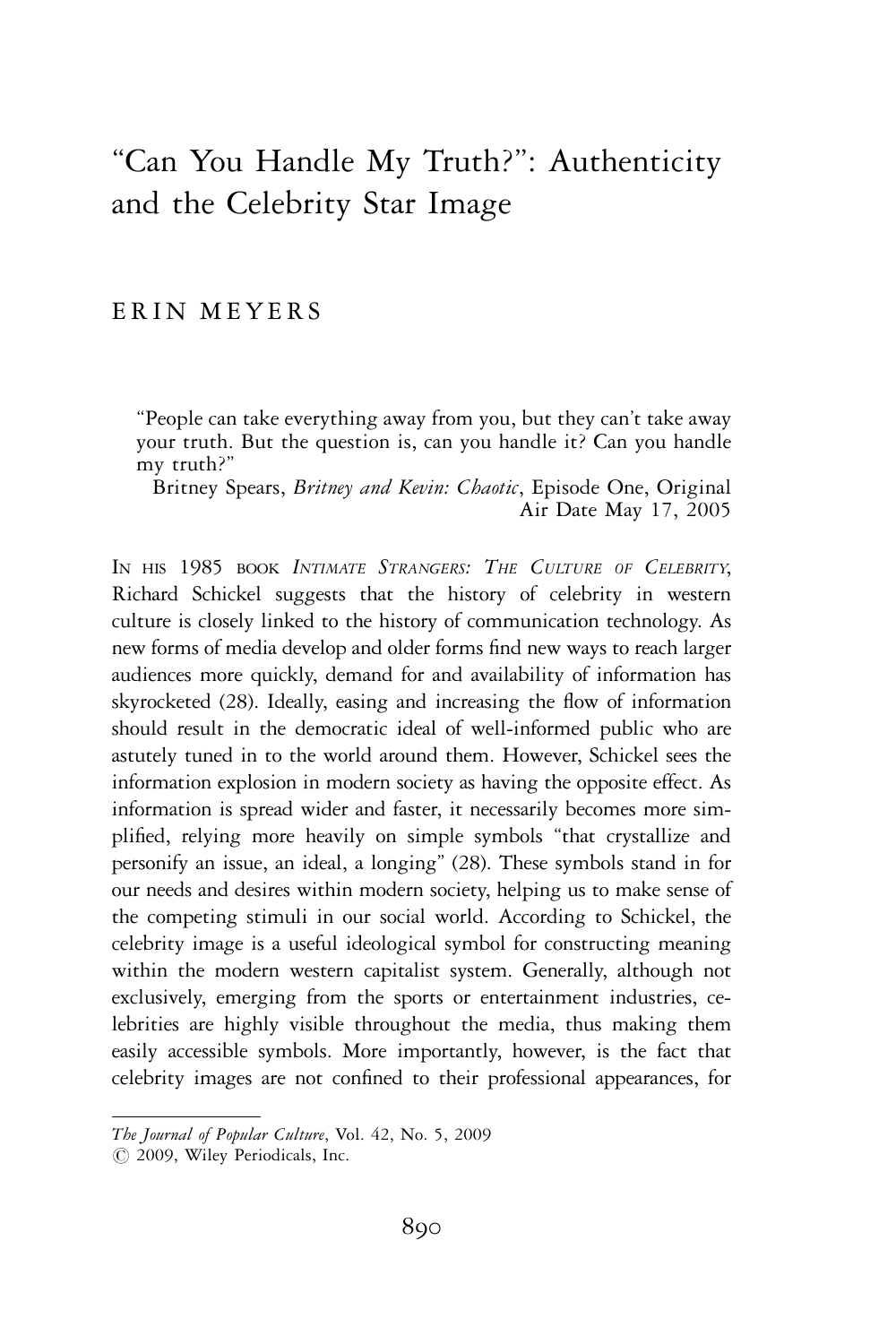example, acting in a film or singing at a concert. Graeme Turner suggests that unlike other public figures, celebrities' ''private lives will attract greater public interest than their professional lives'' (4). It is, in part, the blurring of the boundaries between private and public or the idea of an authentic individual behind the public persona that makes celebrity images particularly potent ideological symbols.

Some social critics, such as Theodor Adorno and Max Horkheimer, suggest celebrity images, as part of the larger ''culture industry,'' are a coercive force, shaping society according to oppressive ideologies that favor the powerful elite, rather than the general public (350). They argue the celebrity image is the center of false value that works to deceive audiences into equating real life with the movies or other culture industry fabrications (353). The celebrity is not a real person, but merely a commodity, an image without substance, used to control the consciousnesses of a malleable public. While these arguments certainly highlight the power of the celebrity image as a cultural meaning maker, I contend their negative view of the audience as passive dupes misses an essential component of the negotiation of the celebrity image. Chris Rojek argues:

[T]o the extent that organized religion has declined in the West, celebrity culture has emerged as one of the replacement strategies that promotes new orders of meaning and solidarity. As such, notwithstanding the role that some celebrities have played in destabilizing order, celebrity culture is a significant institution in the normative achievement of social integration. (99)

Similarly, I suggest that the celebrity persona is more than false value, rather it is a site of tension and ambiguity in which an active audience has the space to make meaning of their world by accepting or rejecting the social values embodied by a celebrity image. Thus, an examination of how and why celebrity images generate social meaning and significance offers new ways of understanding the cultural power of media in contemporary western culture.

## "Lost in an Image/In a Dream": The Celebrity Image in Celebrity Media<br>
("Lucky." Oops!...I Did it Again)

Our fascination with a specific celebrity<sup>1</sup> at a specific historical moment is based on multiple factors. First, as P. David Marshall argues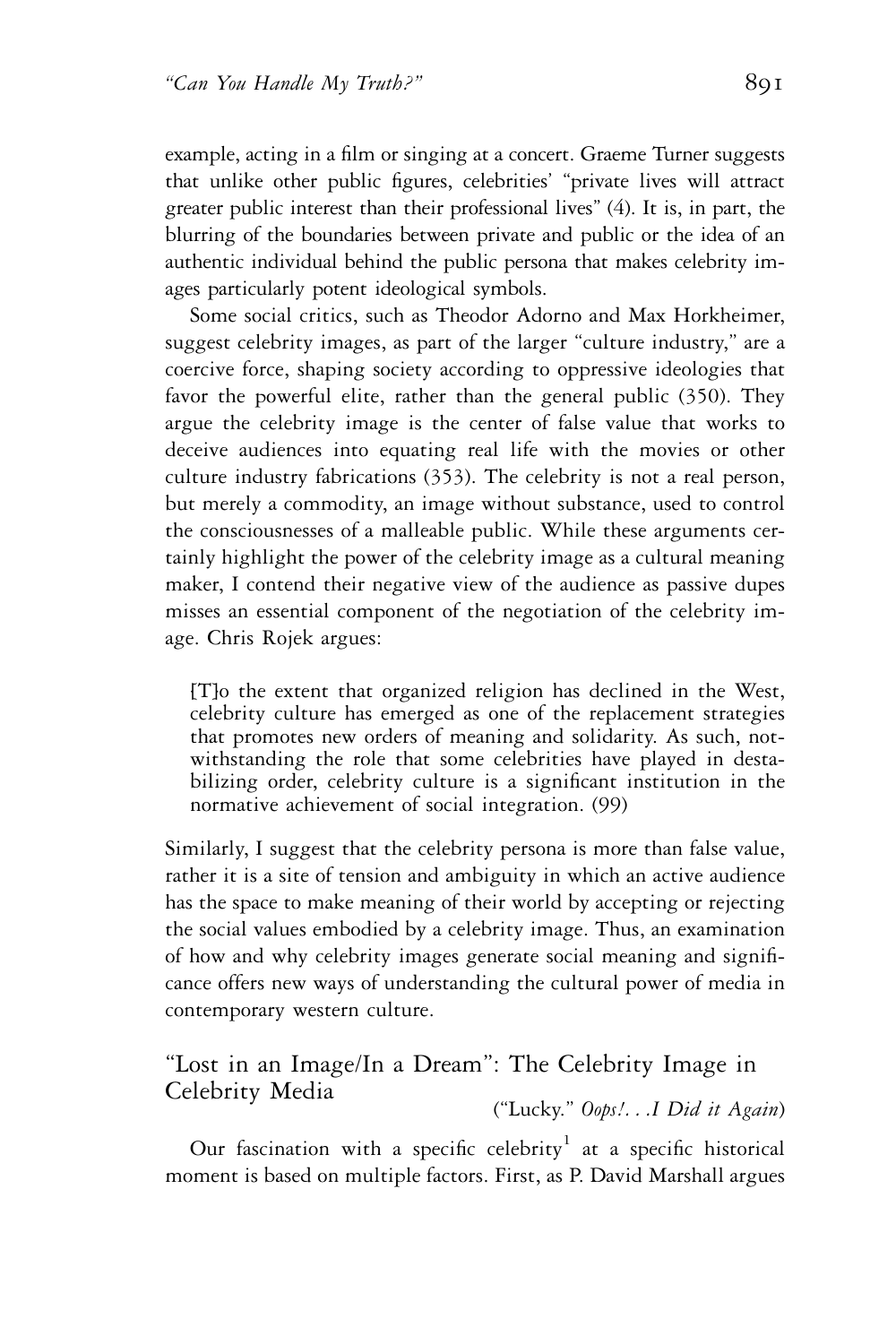''[A]lthough a celebrity may be positioned predominantly in one mediated form, that image is informed by the circulation of significant information about the celebrity in newspapers, magazines, interview programs, fanzines, rumors, and so on'' (58). The celebrity persona is not confined to her professional image but consists of everything publicly available about her (Dyer, Heavenly Bodies 2). The celebrity, therefore, is an intertextual sign informed by multiple sources in multiple ways. Although many celebrities bemoan the fact that their private lives are offered up for public consumption by celebrity media, particularly the tabloid press, the blurring of the private/public distinction that occurs in celebrity media is essential for the maintenance of their star power. While Schickel focused his analysis on supermarket-style tabloids as the main form of celebrity media in 1985, there has more recently been an explosion of celebrity news sources available both in print and on the Internet. In addition to the traditional supermarket tabloids, such as The National Enquirer or The Sun, today's celebrity media market has expanded to include dozens of glossy celebrity-oriented magazines, numerous television programs, an entire cable channel (E!), and millions of Web sites, blogs, and online forums devoted to celebrities, their lives and work. Although Schickel focused on only one form of celebrity media and may not have predicted this tabloid explosion, such an increase in celebrity information is consistent with his connection of the history of celebrity with the history of communication technology. Furthermore, because his analysis centered on the crucial role tabloids and other ''gossip''-oriented media play in constructing and maintaining celebrity persona, Schickel's work is very relevant to this discussion. He suggests that our fascination with celebrities, as well as power as cultural symbols, is rooted in the ''illusion of intimacy'' constructed between the audience and the celebrity figure within celebrity gossip media (4). The supposedly ''true'' intimate and behind-the-scenes details of a celebrity's private life are of the utmost concern for these media sources, as they emphasize the notion of a ''real'' celebrity who, in her unguarded or supposedly outside the public eye moments, is just like the average person (Honey 62). Thus, while the fan may recognize that the star seen on screen or stage is a highly constructed figure, the star is brought close and revealed as a regular person through the media coverage of the details of her private life within celebrity media.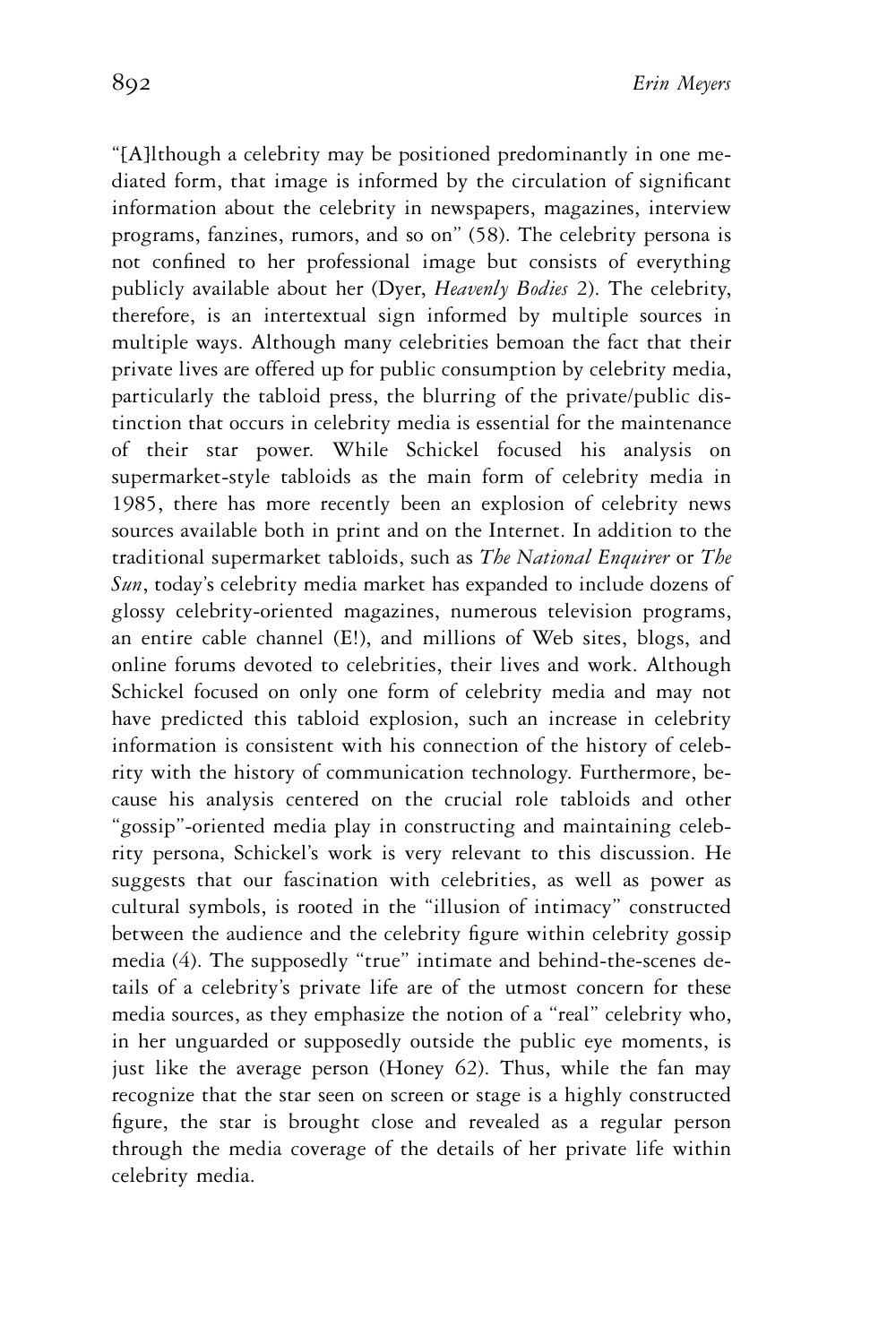Schickel, though he does not examine it in depth as a celebrity media source, argues that television, in particular, has broken down the barriers between the public and private lives of celebrities by bringing these larger than life personas ''into our living rooms in psychically manageable size"  $(9-10)$ . He here suggests that all images of celebrities on television, whether a public performance or a celebrity news program that details the behind-the-scenes life, serve to create the illusion of intimacy between the viewer and the celebrity; I argue his claim could be made about celebrity media more broadly. The actual process of reading a magazine or online forum is, like watching television, a much more individual process than watching a star's public performance in a cinema or on the stage. Television, as Marshall argues, ''embodies the characteristics of familiarity,'' that bring the celebrity image close to the audience member and allows her to enter into a more intimate relationship based on the accessibility of the star (119). Similarly, tabloid and entertainment magazines, fan-authored and official Web sites devoted to celebrities, and any other forum where celebrity lifestyles are the main topic of concern also bring the celebrity close to the audience by making her life not so far removed from the audience's own. In other words, the illusion of intimacy strips away the mask of the public performance through the revelation of personal and private details about the celebrity as an average person that resonate with the audience's own experiences.

"Isn't She Lucky/This Hollywood Girl": Negotiating the Star Image

(''Lucky.'' Oops!. . .I Did it Again)

Despite this intimacy, the celebrity cannot be classified as exactly the same as the average person, which, in turn, adds to his or her appeal. Richard Dyer's valuable work on stars is grounded in the idea that a large part of the appeal of stars is their complexity and ambiguity. "Stardom," he says, "is an image of the way stars live ... it combines the spectacular with the everyday, the special with the ordinary" (Stars 35). Celebrity media humanizes the stars but never completely disentangles them from their larger-than-life position as celebrities. The ultimate irony of celebrity, of course, is that fans can never really know the celebrity through any of these celebrity media texts, as they are just as constructed as a celebrity's public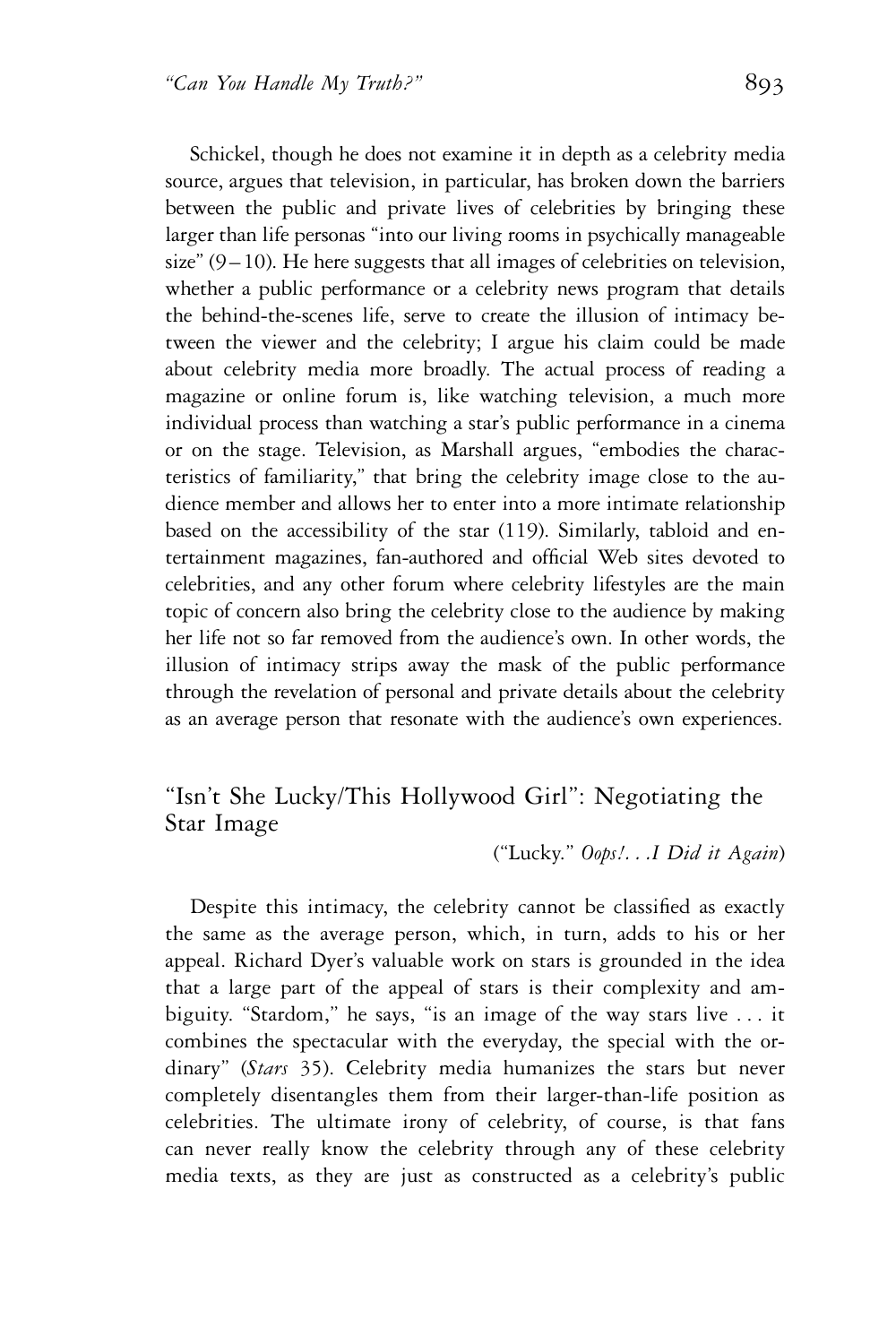performances. No one media source, not even the one most associated with the celebrity, gives us a full understanding of the complexity and tensions inherent in celebrity personas. Taken together, the star's public performances and the celebrity media coverage of her private life ''ensure that whatever intimacy is permitted between the audience and the star is purely at the discursive level'' (Marshall 90). The signs are so intertwined that it is nearly impossible to separate the "real" from the constructed image. Thus, it is the tension between the two sides of the persona, larger-than-life and the ''real'' person, coupled with tension between the possibility and impossibility of knowing the truth about her life which makes celebrities so intriguing to the public and such apt ideological symbols.

This is not to say that the reader is unable to recognize that the image of the star available in the celebrity media is any more "real" than the one on screen. Dyer argues that there is no "right" image of the celebrity because all aspects of her image are produced and constructed. The constructed nature of the celebrity sign allows the audience to derive pleasure from the ability to construct and reconstruct the star image from a variety of texts in complex and often contradictory ways. This sort of audience engagement is clearly evident in deconstructive readings of celebrity, such as the camp appreciation or gay readings of Hollywood icons like Judy Garland discussed by Dyer in Heavenly Bodies, both of which work against the meanings intended by the media industries that created these images (5). Thus, the audience is a crucial component of the construction of the social meaning of celebrity images. However, as Dyer points out, the audience's meaning making powers are not absolute. He says, ''[A]udiences cannot make media images mean anything they want to, but they can select from the complexity of the image and meanings and feelings, the variations, inflections and contradictions, that work for them'' (Heavenly Bodies 5). Each celebrity image does not exist in a vacuu but, rather is dependent on the context in which it is presented (e.g., a public performance or an article in a tabloid) as well as the audience's prior knowledge of the celebrity persona. Furthermore, as Dyer suggests, the very pursuit of this meaning by audiences within celebrity media and public performances encourages audiences to think in terms of truth, bolstering their own feelings of intimacy with a celebrity image.

Dyer elsewhere claims most audiences are engaged in a project of discovering the truth behind the appearances, or, in other words,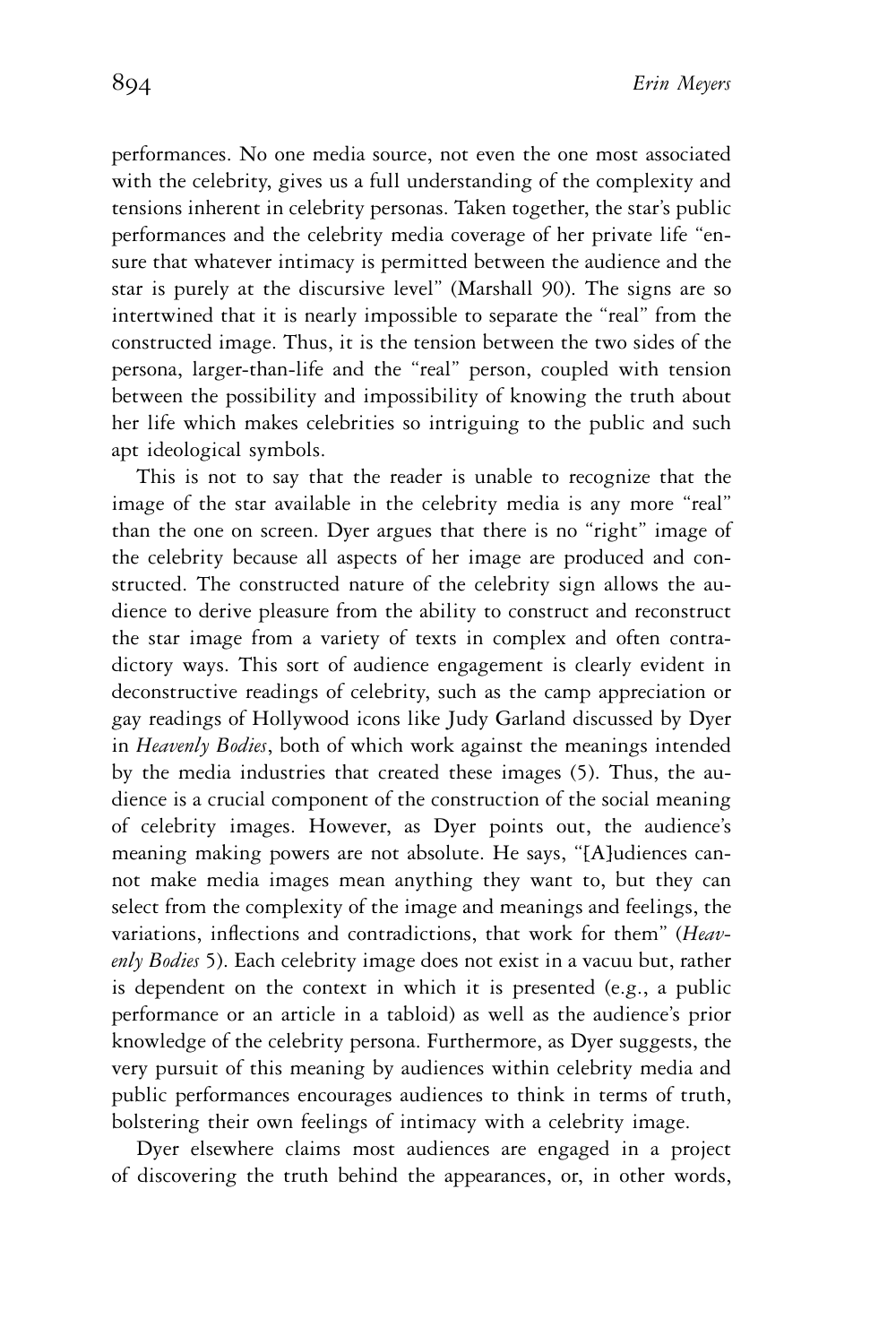believing that what lies behind the surface of the professional image of the celebrity is authentic and real. He argues that the authenticity sought by audiences "is established or constructed in media texts by use of markers that indicate lack of control, lack of premeditation and privacy. These return us to notions of the truth being behind or beneath the surface. The surface is organized and under control, it is worked out in advance, it is public" ("A Star Is Born" 137). The audience begins with the public persona of the celebrity, her films or pop songs, but does not have to accept this highly constructed image as the ''real'' celebrity. Consuming stories and photographs in celebrity media fills in the gaps of the celebrity's private life opened by the pursuit of the "real" person behind the celebrity façade. The question, then, is why audiences remain unsatisfied with the public image of the star and turn to extratextual reports in order to seek the ''truth,'' even if they rationally are aware those images are constructed. Dyer argues that

[P]art of the answer lies in the precise and differentiated relation between the values perceived to be embodied by the star and the perceived status of those values (especially if they are felt to be under threat or in crisis, or to be challenging received values, or else to be values that are a key to understanding and coping with contemporary life). But I also want to suggest that all of this depends on the degree to which stars are accepted as truly being what they appear to be (''A Star is Born'' 132, emphasis mine)

This search for the authentic celebrity that occurs is, I suggest, closely related to the illusion of intimacy described by Schickel. The audience's intimacy with the star gives the illusion of knowing the "truth" about what a star is "really like." More importantly, once the celebrity is positioned as ''authentic,'' the values and ideologies she symbolizes also become "real" and culturally resonant. Marshall suggests "the celebrity is one form of resolution of the role and position of the individual and his or her potential in modern society. The power of the celebrity, then, is to represent the active construction of identity in the social world'' (xi). Who we think the star ''really'' is, then, tells us something about who we are or who we ought to be. By uncovering what is below the surface or behind the scenes of the celebrity's public image, celebrity media purports to give the audience what is ''unquestionably and virtually, by definition, the truth" (Dyer, "A Star Is Born" 136). The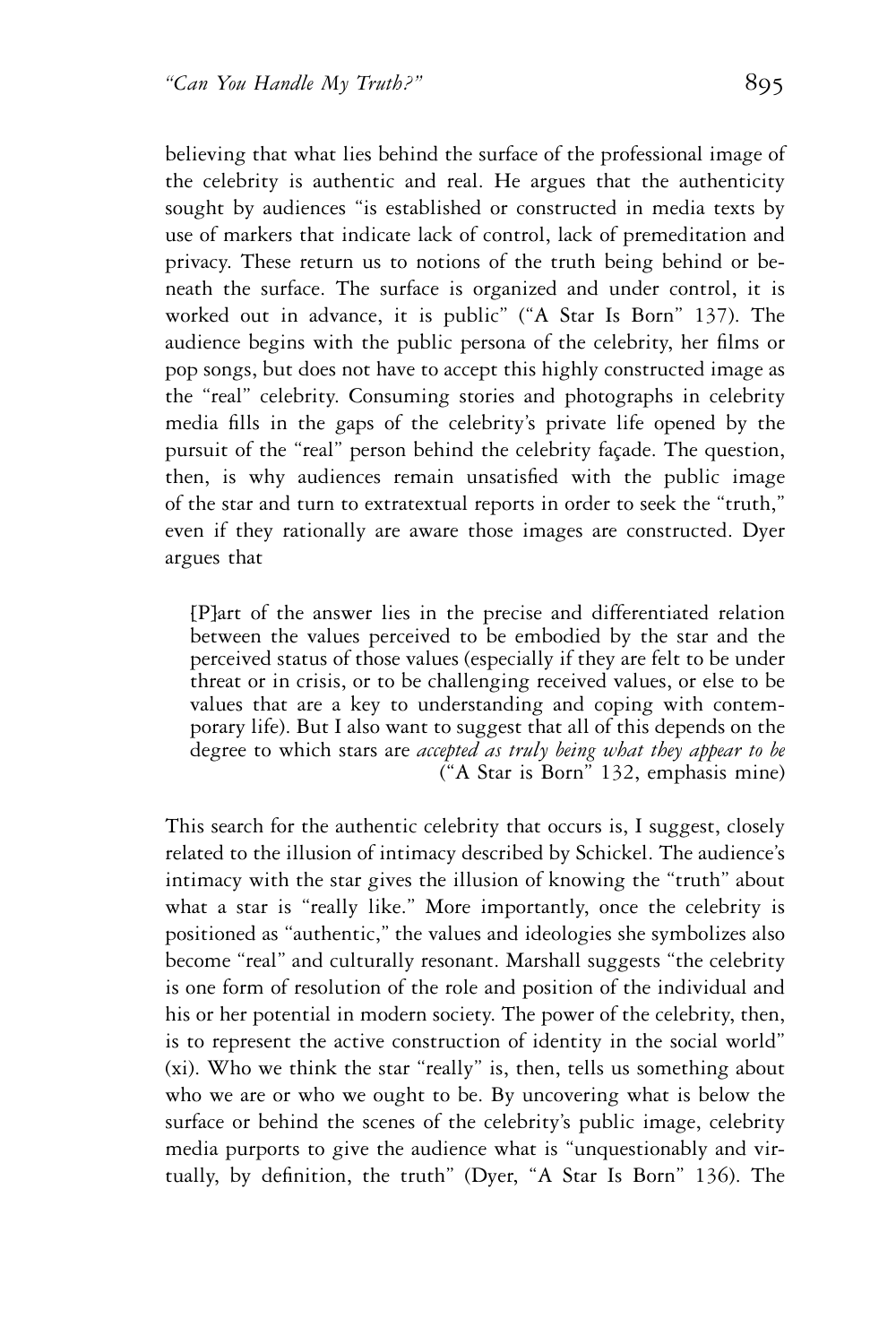never-ending quest for the "real" celebrity bestows upon her persona heightened cultural significance that is disseminated through all forms of celebrity media.

Perhaps the best way to illustrate these theoretical claims is to examine how they apply to a specific celebrity persona. Currently, perhaps in part due to the massive amount of celebrity-oriented media available, there exists an astonishing number of people in the public eye who qualify as ''celebrities.'' However, not all celebrities are equal in terms of media coverage.<sup>2</sup> Thus, it is necessary to focus on a celebrity whose image is easily traceable through public performances and extratextual celebrity media. I here examine the celebrity image of pop singer Britney Spears not only because her image is readily available for public consumption through a variety of sources, but also because the complex and often contradictory discourses available about her in popular media texts make her image an excellent means of exploring the roles of ''truth'' and ''authenticity'' as markers of ideological power. Exploding into popular consciousness in 1999 with her hit song, '' . . . Baby One More Time,'' Britney's image, in both her public performances and in celebrity media, has evolved from innocent schoolgirl to precocious young woman to over-the-top sexpot and almost everything in between. On one hand, Britney<sup>3</sup> certainly illustrates the power of popular media in shaping a celebrity, as her career as a pop singer is, at this point, secondary to the tabloid coverage of her private life in terms of maintaining fame (or, some would say, infamy). Although she is nearly constantly featured or referenced in contemporary celebrity media, I here restrict my analysis to two well covere ''moments'' in her public life from the spring and early summer of 2005, namely her relationship with and marriage to Kevin Federline and her first pregnancy. As will be demonstrated, she has actively pursued authenticity through an appeal to "truth" and the "real" Britney throughout her career, and these instances are recent examples of this trend. $4$  The appeal to the "real" Britney, however, has been used in different forms throughout her career to promote her as a cultural symbol. The celebrity media (and the mainstream media) have, at different points in time, either praised or derided her persona as ''real'' or worthy of emulation. For example, the cover story of the February 14, 2000 issue of People read ''Pop princess Britney Spears: Too sexy too soon? Little girls love her, but her image makes some moms nervous'' (Tresniowski et al. 98). The idea that fans, especially young fans, simply imitate the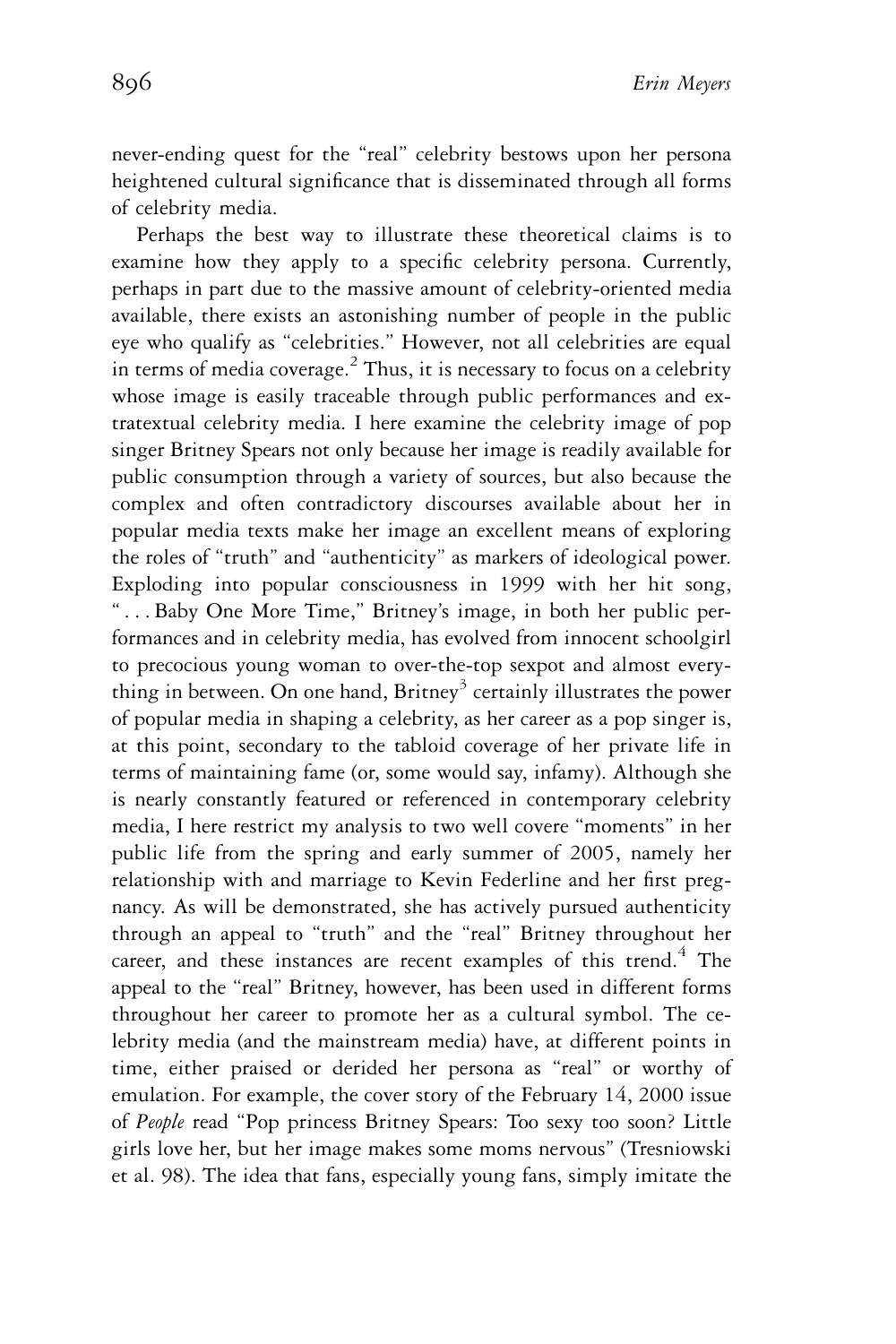ideological image of the celebrity echoes Adorno and Horkheimer's argument about the culture industry as deception. Such a reading positions Britney's image as a form of social control that posits oppressive notions of femininity and hypersexuality as the definition of womanhood. I do not deny that such a reading is a viable one, but I suggest it disregards the complexity of her image. Just what messages about femininity and sexuality actually are read onto her image can be ambiguous and dependent on context. While some media sources may deride her as trashy or too sexy for her young fans, Britney's own attempts to reveal her ''truth'' opens the possibility for alternate readings of her image as a positive cultural marker. For instance, she often ''fights back'' against the negative press by claiming to give the public the ''truth'' about her life through her song lyrics, Web site postings, interviews with the "right" kind of magazines, and, in the spring of 2005, on her reality show, Britney and Kevin: Chaotic. These representations are, using Dyer's definition, marked by the illusion of Britney giving up private and unpremeditated information about her life behind the facade of her public star persona. In other words, they present the authentic Britney for the audience's scrutiny. Of course this supposed position of authenticity is itself fraught with contradiction, as her version of the "truth" is just as mediated as the stories available in the gossip magazines. Ultimately, it is up to the audience to put together the pieces of Britney Spears's star persona in a way that is socially meaningful and pleasurable to them.

"Baby what you see is what you get": Defining Celebrity Media

(''What U See [is What U Get].'' Oops!. . .I Did it Again)

Certainly celebrities are featured in all sorts of media, including media devoted to their particular genre of public performances, such as Entertainment Weekly or Premiere for television and film or Rolling Stone for music. While these media sources do contribute in some way to the discovery of the "authentic" celebrity through a focus on the public performance side of celebrity, tabloids and other celebrity media forms I call "glossies," on the other hand, work to authenticate the "real" celebrity through coverage of her life outside of these public performances. An examination of these celebrity media forms provides greater insight into the illusion of intimacy and the pursuit of au-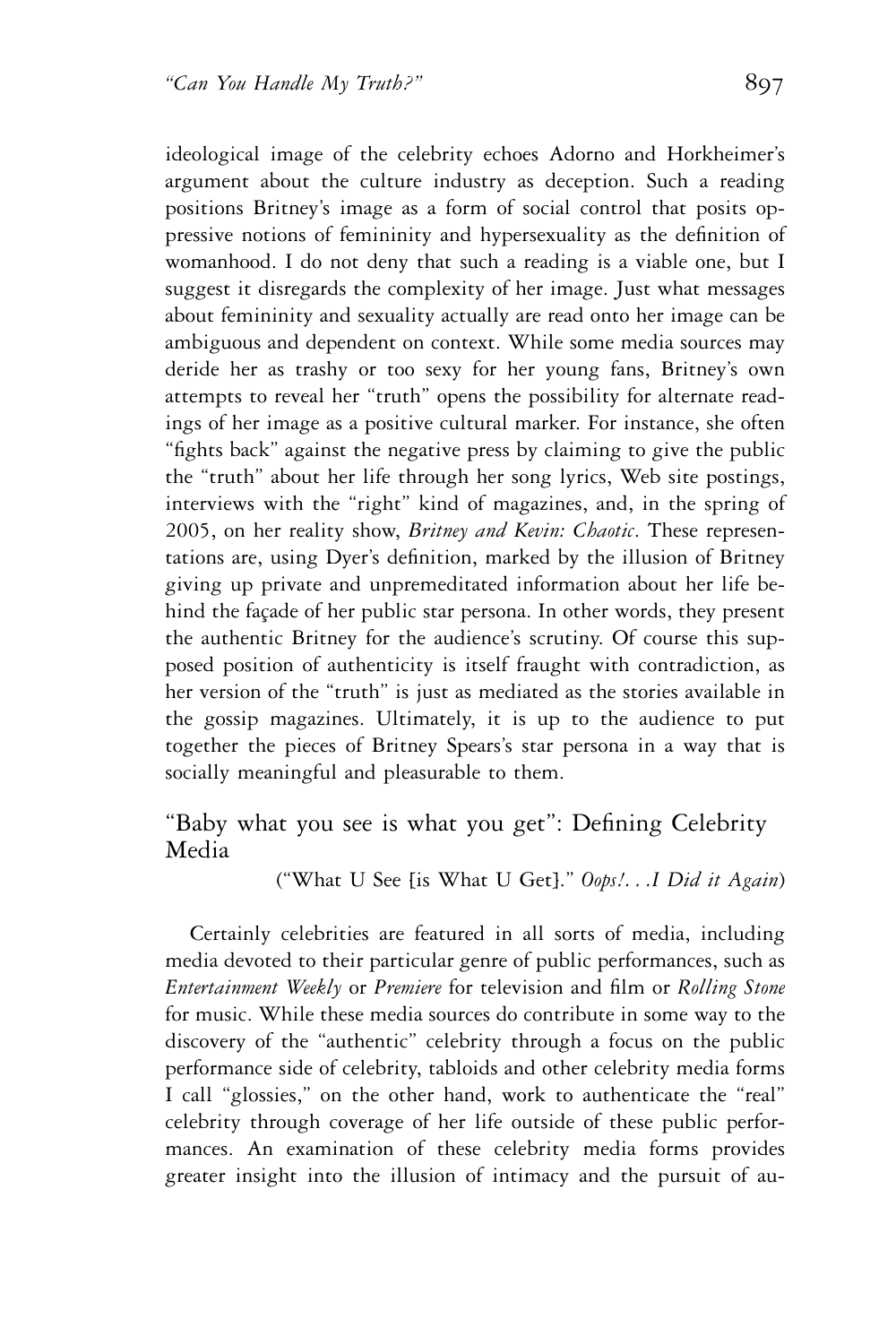thenticity in the consumption and negotiation of celebrity personas. That her celebrity image is overwhelmingly rooted in the speculation and gossip of the tabloid press rather than in her public performance as a singer, it is important to define just what I mean by tabloid. In her study of tabloids and tabloid readers, S. Elizabeth Bird suggests the term tabloid has come to signify a paper dealing primarily with graphically told human-interest stories that rely more on pictures than on actual prose content (8). While this is an apt description of much of the celebrity gossip genre, Bird is remiss in not differentiating between tabloids in terms of content. She argues that ''the tabloids serve up a mixture of celebrity gossip, human-interest features, usually with a 'sensational' twist, stories about occult and psychic phenomena, UFOs and so on, and large doses of advice, self-help tips, and medical news'' (8). Following Turner's categorization of celebrity media, I suggest that while this aptly describes such half-broadsheet newsprint supermarket tabloids as The National Enquirer or The Sun, there exists another level of ''glossy'' magazines that trade solely on celebrity news and lifestyles, thus creating a separate tabloid genre (see Turner  $72-75$ ).

Glossy refers to the slick shine of the paper on which the magazine is printed, which seems to mimic the shine of the glamorous stars covered inside, and is also distinct from the newsprint of the traditional supermarket tabloids discussed by Bird. These ''glossies'' include magazines such as Us Weekly, People, Life and Style Weekly, and In Touch Weekly. Even Star, which began as a typical half-broadsheet tabloid has revisioned itself as a magazine-sized glossy in order to keep up with its celebritycentered competition and, perhaps more importantly, distinguish itself from the more traditional tabloids like *The National Enquirer*.<sup>5</sup> With the exception of People, these "glossies" always feature a celebrity on the cover and utilize celebrity images in every facet of its content. For example, Us Weekly regularly features fashion and beauty advice and articles, but all with a ''how to copy the look of the stars'' emphasis that reinforces the importance of celebrity to their readers. People often places celebrities on the cover (including several covers featuring Britney Spears) but also includes many human interest stories that do not revolve around celebrities, such as stories on ''real life'' events like the 2002 murder of Laci Peterson and the subsequent trial and conviction of her husband, Scott. This seems to distinguish People as a more authentic class of celebrity magazine endowed with the credibility of more traditional journalism. While some may argue that *People's* coverage of such stories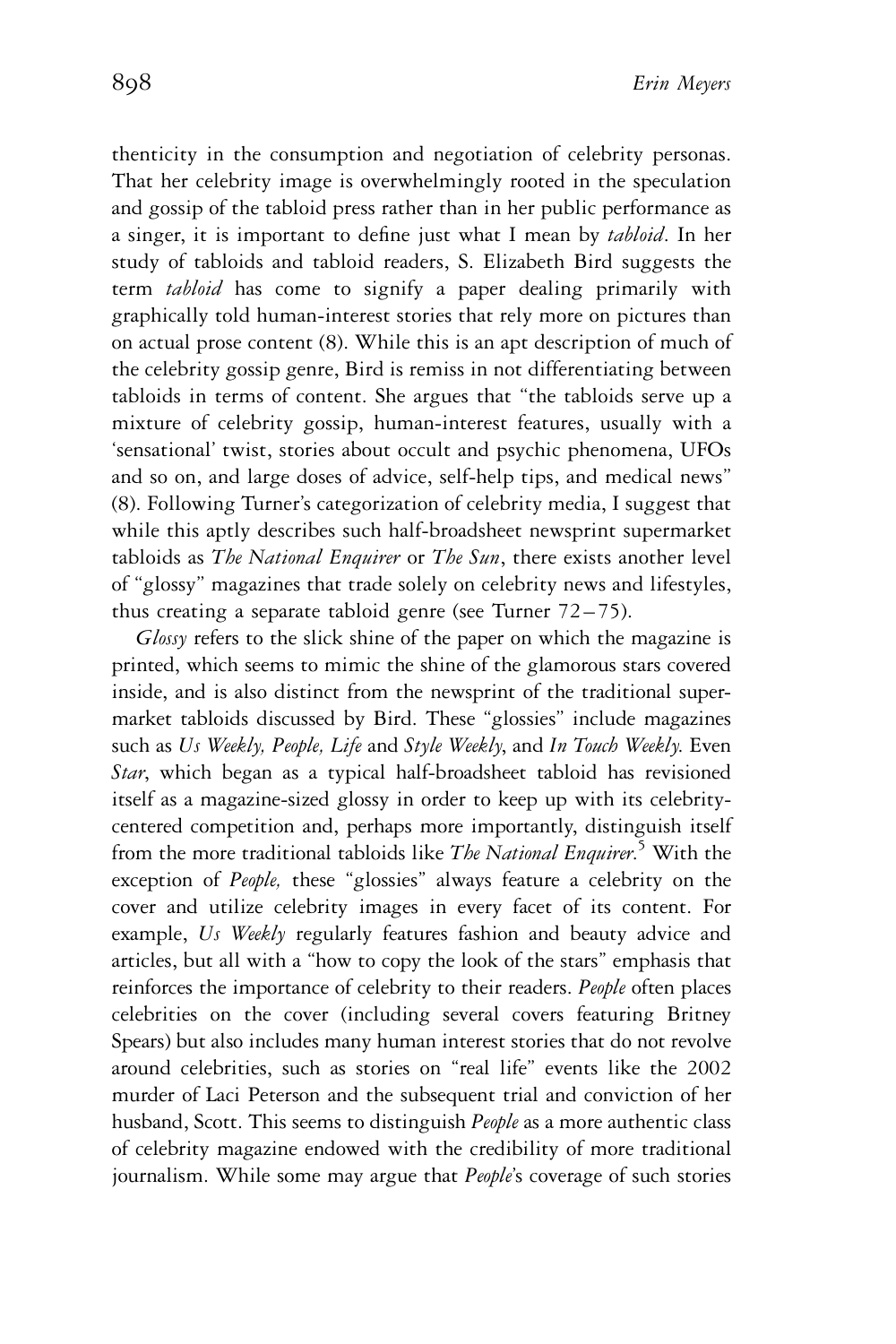turns the players into celebrities, the fact that they deliberately cover noncelebrity stories and also focus on the human-interest side of national events distinguishes them from the other glossies' pure celebrity focus. Furthermore, People generally eschews the more salacious and unsubstantiated celebrity gossip featured in the other glossies. It relies more on actual interviews with celebrities rather than quotes from anonymous ''sources close'' to a star. This aspect of the distinction will become critical in Britney's self-management of her image.

Yet all these glossies do have some important similarities. First, all these magazines essentially trade in celebrity gossip, or at least behind-the-scenes information. Although the focus on gossip has long been derided by the more legitimate press as frivolous and unrelated to real life, it has important implications for celebrity power. Turner says gossip should be ''understood as an important social process through which relationships, identity, and social and cultural norms are debated, evaluated, modified, and shared . . . [it] has inserted the celebrity into processes of social and personal identity formation that are clearly fundamental'' (24). In other words, what the glossies say about a celebrity is directly related to the cultural power of the celebrity image. As will be shown in the case of Britney Spears, the contradictory and complex media coverage of the actions of a celebrity plays a role in the possible cultural meanings a celebrity image can represent. Similarly, Bird suggests that the celebrity gossip available in tabloids acts as a source of images for the ''hall of mirrors'' of culture. She argues that different components of culture are not simply linked but actively inform each other. Thus, celebrity gossip stories ''bounce off and add to the established image'' of a star ''derived from previous reading and viewing'' (2). Following specific stories about Britney Spears through several glossy magazines as well as through her own Web site and reality show demonstrates how different tellings of the same event work together to construct ''Britney'' for the audience both as a celebrity and as a cultural symbol of femininity and heterosexuality.

### "And When You Mention My Name/Make Sure You Know the Truth'': Britney Spears and Celebrity Media

(''Outrageous.'' In The Zone.)

Although my focus is on more recent incarnations of Britney's image, one must understand, at least briefly, the history of her image in popular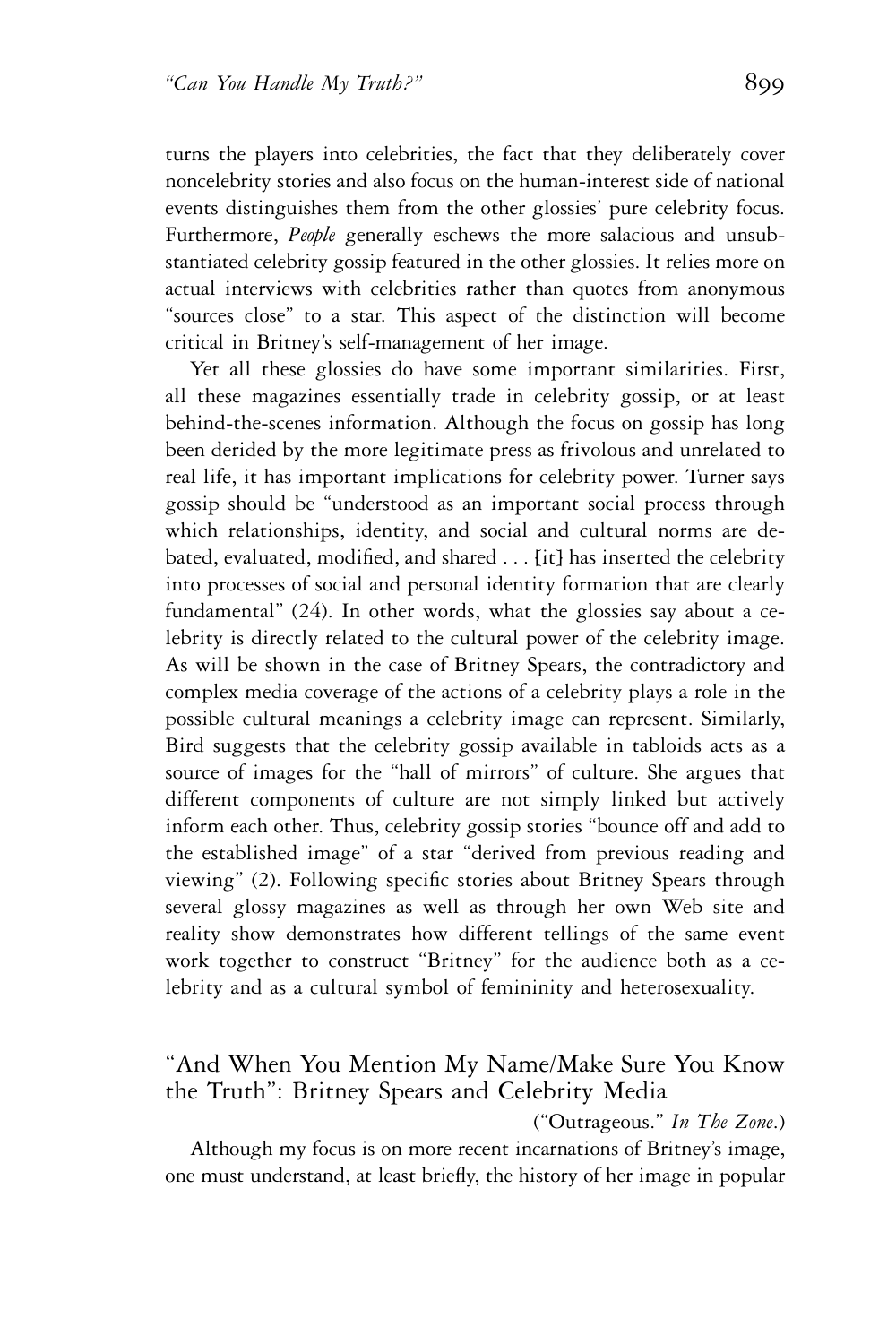consciousness. She was a fifteen-year-old veteran of the wholesome Mickey Mouse Club when her first album, . . . Baby One More Time, was released in 1999. At the time, her publicly performed image personified youth, naïveté, and innocence coupled with a burgeoning sexuality that, while lusty, was nonthreatening and avowedly heterosexual. However, the projected ''good girl'' image soon clashed with a greater emphasis on her sexuality in her songs, her videos, and her public appearances. Her clothing in her videos and public appearances became more revealing, her dancing and song lyrics became much more sexualized, and persistent rumors about breast augmentation drew more attention to her body as an object of (male) desire. Most tellingly were the rumors (and eventual admittance by Britney herself) that she was no longer the virgin she claimed to be, a pillar upon which her ''good girl'' image was built. As she got older, and in fact became a legal adult, her image was more and more sexualized, both in the public performance of her songs, videos, and concerts, and in celebrity media coverage of her exploits, including alleged heavy partying and her infamous quickie Las Vegas wedding that ended a mere 55 hours later. What is interesting about this shift is that while the celebrity media derided her as becoming increasingly trashy and hypersexual in comparison with her initial public persona, Britney maintained that she was simply a girl blossoming into womanhood and, as such, was merely staying true to herself and what she wanted, rather than what the public supposedly wanted from her.

The idea of being true to yourself despite pressure to conform is a hallmark of her more recent celebrity image. It may make her a role model, on one hand, but it also allows celebrity media to frame her as an example of incorrect moral behavior by showing her as being inauthentic or untruthful. The conflict between the "truth" offered by Britney and the "truth" offered by the tabloids and glossies is, therefore, a primary site through which audiences negotiate her image. Who is the purveyor of the "truth" about Britney—the glossy magazines, which provide unauthorized and uncontrolled, and therefore seemingly authentic, details of her public appearances (rather than her public performances as a singer) or the star herself? Ultimately the actual truth is irrelevant to Britney's image. What matters is how notions of truth and authenticity are used by both Britney and the celebrity media as a means to convey social norms and values.

Britney Spears constantly presents a representation of herself as an average person who just happens to be famous, and who, more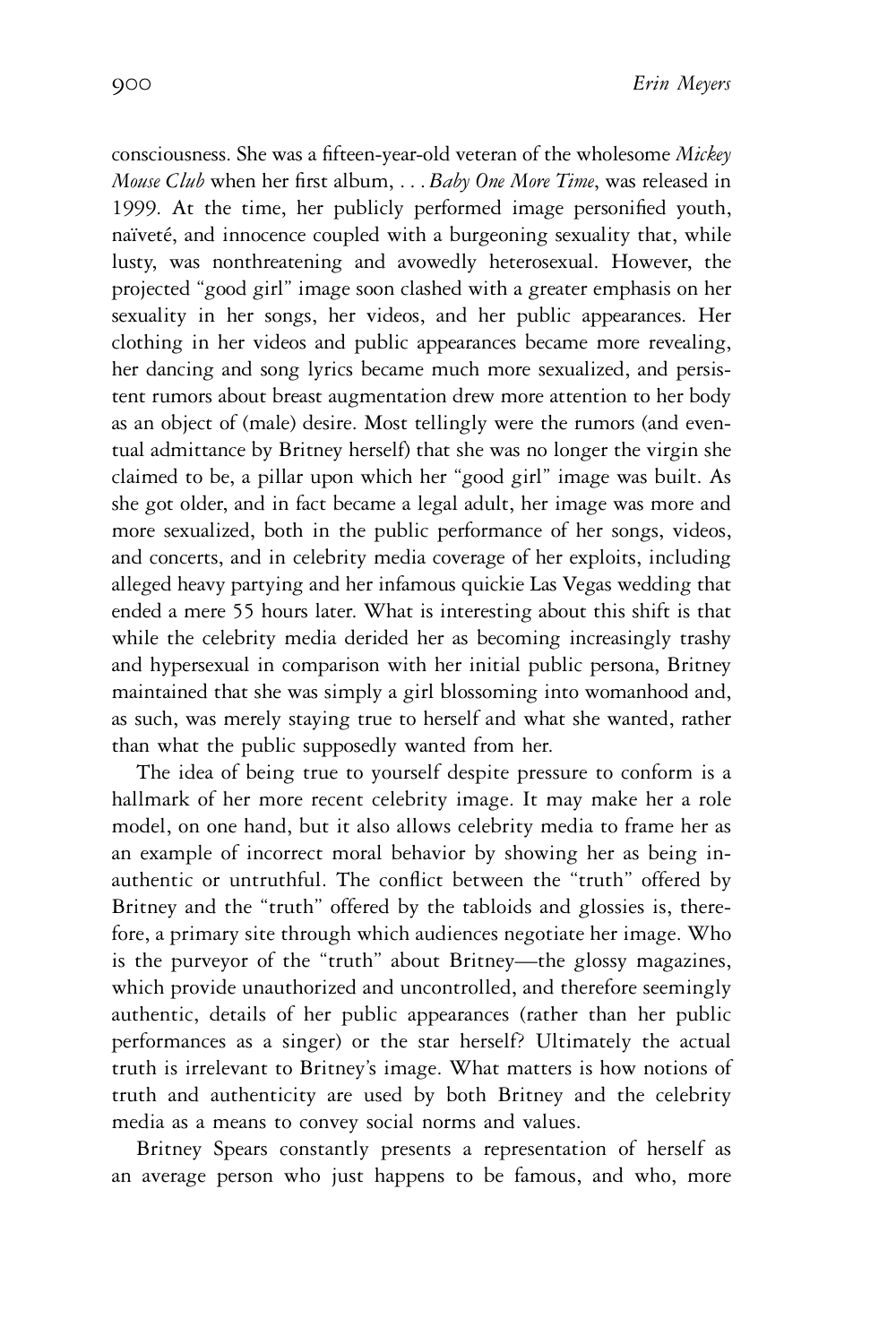importantly, is unchanged by her fame. All her own publicity, including her official Web site and her reality television program, is clearly focused on presenting a ''real'' person behind the glitz and glamour of her public performances. She also demonstrates her authenticity through media interviews that allow the audience to scrutinize her image supposedly outside of her self-managed image. However, the magazines to which she grants interviews often become accomplices to her own image production. Thus, the fact that People is often the only glossy-style celebrity magazine to which Britney will give official interviews may be related to their distinction from the other glossy magazines. People's coverage of her, as with most of their celebrity coverage, tends to be much more complementary and in step with her own image management. For example, after getting married in a secret surprise ceremony in an attempt to thwart paparazzi and gossip magazine coverage of her wedding, Britney and former backup dancer, Kevin Federline, gave People an exclusive interview and the rights to her ''personal'' wedding photos in their October 4, 2005 issue. This, at least temporarily, displaced the other glossies as reliable sources of information about her. For the audience, People seems to show a more authentic Britney because it is sanctioned by Britney herself. In fact, in the weeks following, other glossies actually quoted the People story as a source. In other words, the People interview was thus given more credibility as the "truth" about their wedding and relationship because it came from Britney herself, though mediated through the magazine. This ''truth'' was that they were ''blissed-out newlyweds'' who were deeply in love (Tauber et al. 65). Furthermore, her marriage made Britney "realize that [she] is growing up, becoming a woman, and things just need to be different. . . . [She] feel[s] like it's a beginning'' (71). This image is in contradistinction to the hypersexualized and partying image of Britney that had been dominating the glossies up to this point.

Britney's self-produced image has always relied on the notion that she is the girl next door or just like the average person, and her presentation of her relationship and marriage to Kevin Federline explicitly worked to solidify this image. In the opening segment to the pilot of their reality show, Britney and Kevin: Chaotic, they have the following exchange about life in the public eye that clearly positions the show, like other Britney sanctioned media, as an authentic source of ''truth'':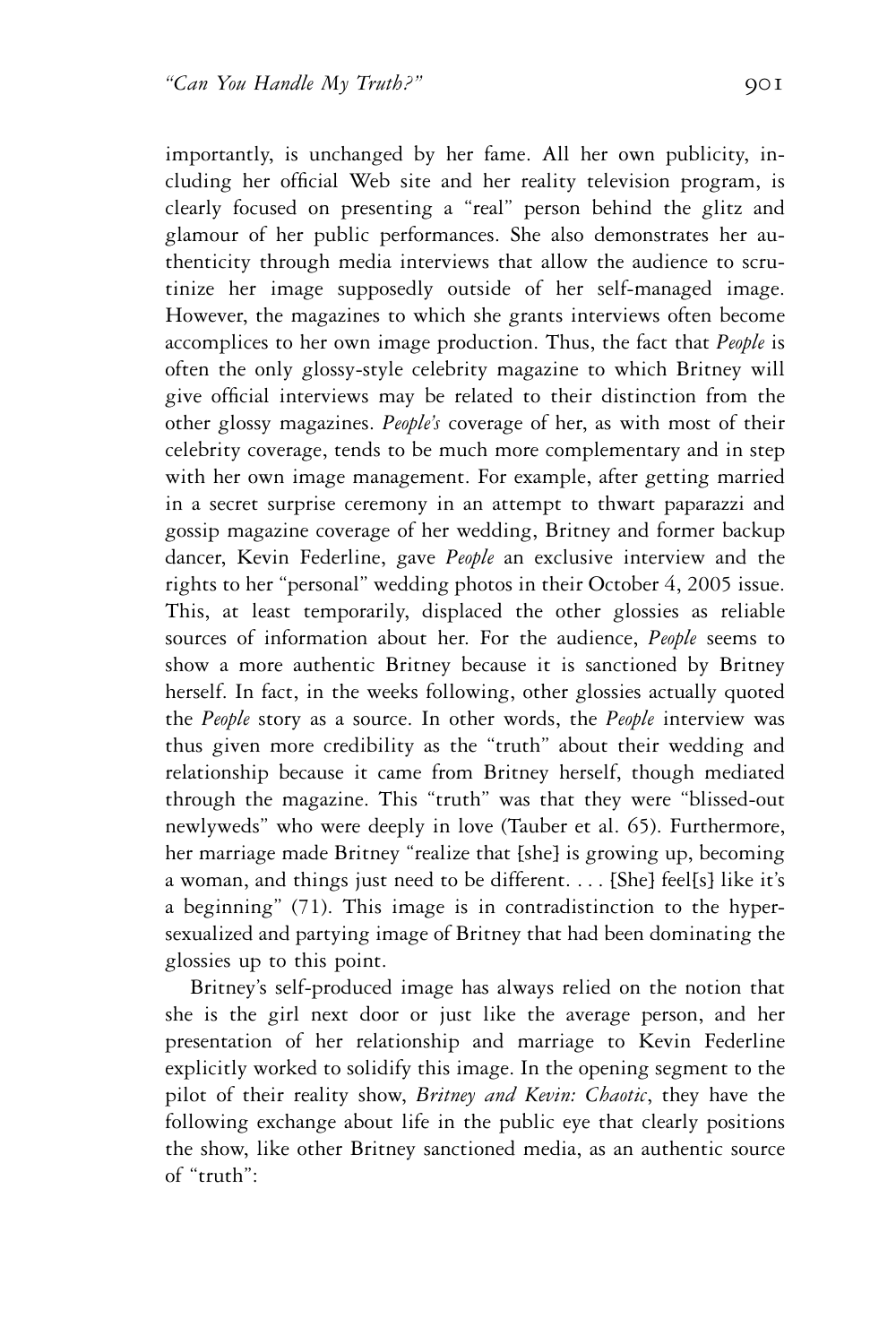Britney: "When you're in the public eye, people think you're different.'' Kevin: "Think you're different." Britney: ''Truth is, I want what everyone wants.'' Britney and Kevin: "Love." Britney: "This is my journey." Kevin: "This is my journey." Britney and Kevin: "Our journey."

Chaotic is clearly framed as a Britney's opportunity to reveal her "true self'' to her fans through her own personal video footage as well as interviews that help frame the narrative of that footage. Appearing on television, and on a ''reality'' show no less, brings the ''real'' Britney close to her fans, highlighting the importance of the illusion of intimacy in negotiating the celebrity image. Speaking of a similar television documentary featuring former Spice Girl Geri Halliwell, Andrew Tolson suggests this approach is ''not simply a revelation of an essential 'real person,' it is nevertheless a disclosure of a way of being a celebrity, a way of coping with its pressures, by mapping out and following through a self-conscious personal project'' (449). In other words, being Britney can never really be an ordinary experience. She is constantly followed by paparazzi, spends much of her life either preparing for or performing on stage, and rarely has a moment to herself away from her fans or her entourage. However, Chaotic's narrative focus on her desire for ''what everyone wants'' emphasizes that her lack of ordinariness is a result of the way her life is reported by celebrity gossip magazines, not because of her lack of such qualities. It utilizes the codes of reality TV to foreground a rhetoric of authenticity in the narrative and return her image to ordinariness, thus making her "real" self accessible to audiences. In fact, in the pilot episode of *Chaotic* she says ''I think being in the public eye, you know, they have their own way of projecting you and what they want the world to think of you, as what you're like. But I think I'm just like anybody else, you know. I long for love and companionship and all of those things.'' By drawing attention to the artifice of celebrity, the Britney presented in *Chaotic* is positioned as the "real" Britney who reveals the "truth" about her life to the audience.

The show gives moral weight to heterosexual love and marriage as the path to happiness and contentment. Chaotic appears to be specifically aimed at reclaiming Britney's earlier ''good girl'' image by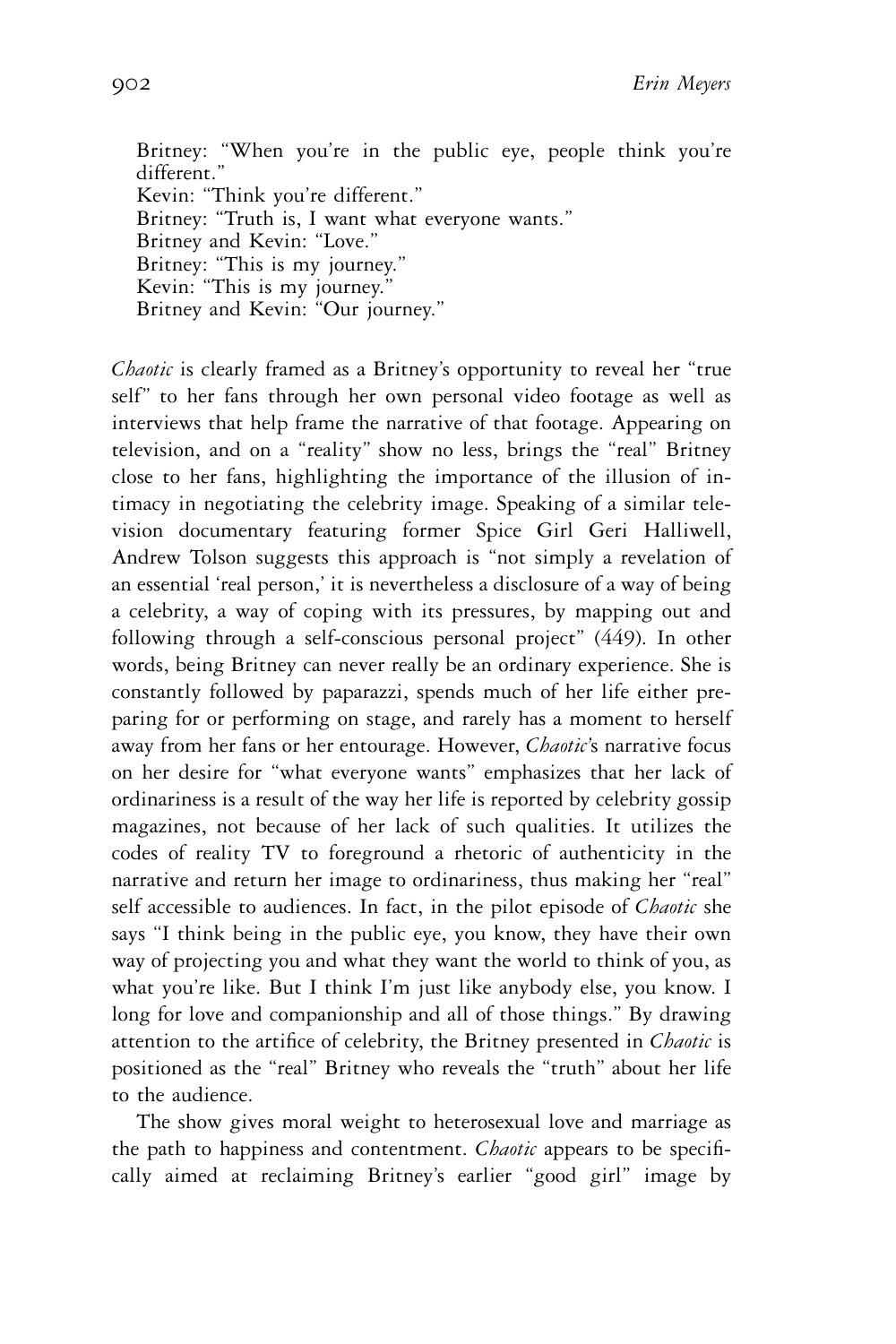portraying her sexuality as safely ensconced in a monogamous heterosexual relationship. To this end, the narrative of the show also works to convince her fans that Kevin is not only the love of her life, but also a really great guy. This is an important project in terms of maintaining her truth, as it conflicts with glossy magazine coverage of their relationship. When the couple first began dating, the glossies widely reported the fact that Kevin left his then-pregnant girlfriend, Shar Jackson, with whom he had already fathered another child, in order to be with Britney. The coverage of their relationship by the glossies focused not on true love or monogamy, but on Britney as a trashy home wrecker and Kevin as a cheating cad. Interestingly, Kevin's prior relationship or his role as a father to two children with Jackson is never mentioned during the entire course of the series, despite the fact that the events covered in *Chaotic* occurred at the same time as all the tabloid coverage of his other family. The audience member who knows this part of the story may overlook it to sympathize with two young people in love, but the fact that it is never mentioned in the show draws attention to the ways in which "truth" can be obscured by Britney just as by the gossip magazines.

The notion that the celebrity herself is not always the most authentic source of ''truth'' was again raised during in the spring of 2005 during speculation in both the tabloids and the glossies that twentythree-year-old Britney was pregnant with her first child. After paparazzi photos of her ''baby bump'' and quotes from anonymous sources were featured in March issues of Us Weekly, Star, and, In Touch Weekly as confirmation of her pregnancy. Britney fired back on March 30, 2005 with a letter on her official Web site [\(http://www.britneyspears.com\) to](http://www.britneyspears.com) [the ''false tabloids.'' She wrote, ''Do you,](http://www.britneyspears.com) Us Weekly, In Touch, Star and [other desperate magazines want employees who are honest, or those](http://www.britneyspears.com) who are liars? It seems to me that you'd prefer the latter." People was [excluded from her diatribe, but was mentioned in a postscript that](http://www.britneyspears.com) [read, ''PEOPLE Magazine \[sic\] is great in my book!'' Although she](http://www.britneyspears.com) [never specifically mentions the speculation about her pregnancy in](http://www.britneyspears.com) [these magazines, given the timing of the letter, one could read her](http://www.britneyspears.com) [letter as a denial of her pregnancy as well as a rebuking of the celebrity](http://www.britneyspears.com) [gossip](http://www.britneyspears.com) [mill.6](http://www.britneyspears.com) [The vagueness of her letter was likely intentional, how](http://www.britneyspears.com)[ever, as she revealed in the April 25, 2005 issue of](http://www.britneyspears.com) People and on her Web site that she was, in fact, pregnant. So while the other "false [tabloids'' were actually correct in their report that she was pregnant, it](http://www.britneyspears.com)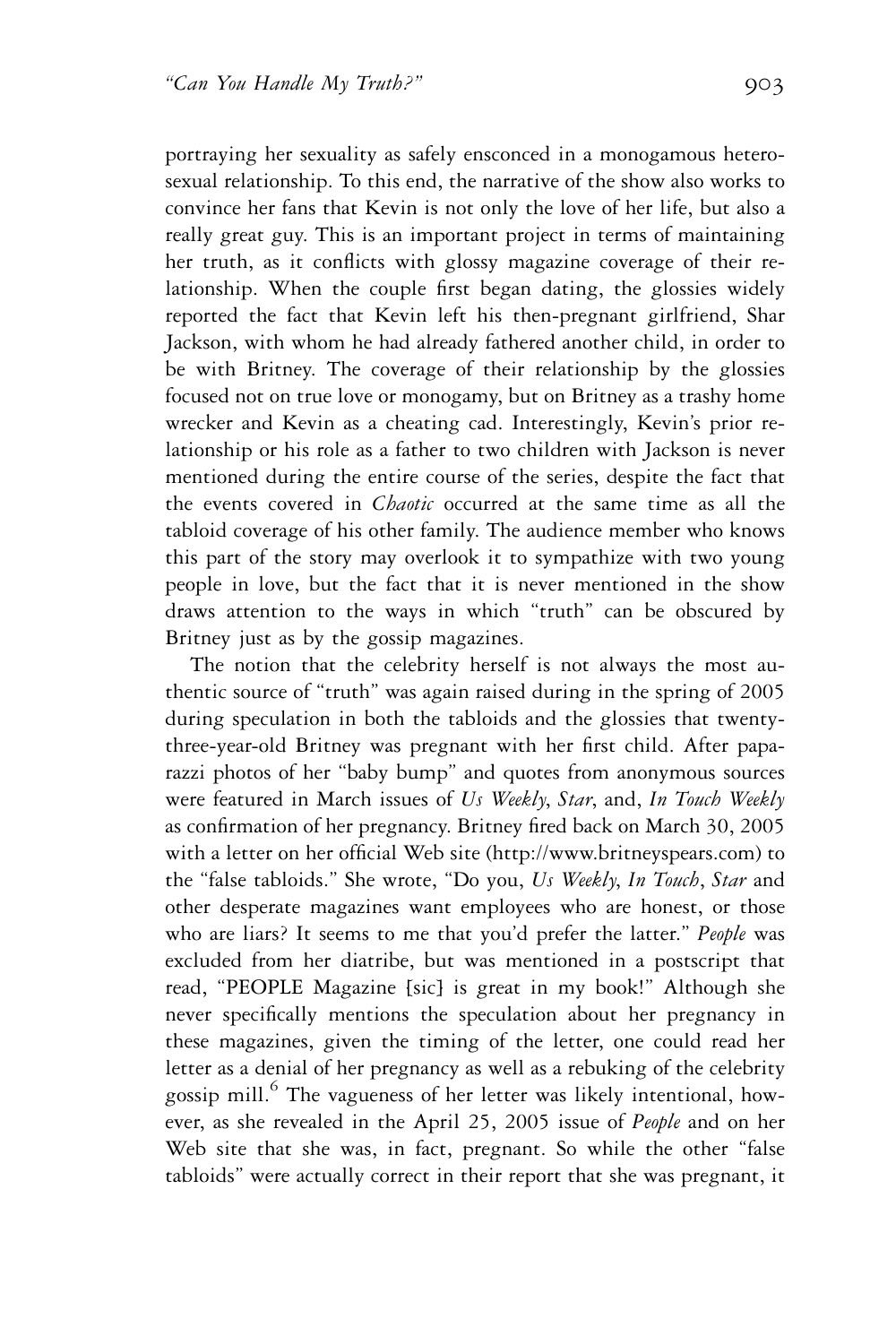[was not fully realized as ''truth'' until she told her side of the story.](http://www.britneyspears.com) [Through her admission, she reclaims her pregnancy as a symbol of her](http://www.britneyspears.com) [loving relationship with Kevin and growth as a woman. In a later](http://www.britneyspears.com) exclusive interview with *People*, she says she thinks pregnancy, "brings" [out a pure side of you, and I think that's cool'' \(June 13, 2005, 64\).](http://www.britneyspears.com) This works against glossy speculation that her "bizarre public silence" [about her clearly obvious pregnancy was related to reports that Kevin](http://www.britneyspears.com) [was cheating and Britney got pregnant to save the marriage \(Ratledge,](http://www.britneyspears.com) "Britney and Kevin; What went wrong?"). This is not to say such [reports immediately vanish because the star herself has denied them as](http://www.britneyspears.com) [falsehoods. Speculation about why and when she got pregnant con](http://www.britneyspears.com)[tinued to appear in the glossies, fueled by her public appearances and](http://www.britneyspears.com) [comments. Thus, the audience can still read her image through mul](http://www.britneyspears.com)[tiple lenses in order to decide what they want to believe as ''truth.''](http://www.britneyspears.com)

Clearly, the audience is presented with multiple and often contradictory representations of an authentic Britney Spears. But, unlike Adorno and Horkheimer's claim that such images deceive audiences into following dominant ideologies about femininity and heterosexuality, the audience actually can negotiate these images in ways meaningful to them. For example, Melanie Lowe's ethnographic research on ''tween'' engagement with Britney Spears suggests that young female fans recognize that there are multiple facets or ''personalities'' to her image that come out differently in her songs and in her media appearances. However, Lowe says, ''[W]hile the girls applaud the notion that Spears's personality would have many different facets, they don't necessarily approve of each one individually'' (134). Although they may not like each personality, and most of the girls Lowe interviews demonstrated a strong dislike for the ''slutty'' persona of Britney, they accepted it as part of her larger persona as long as it was performed authentically. If Britney chose to dress or act in a certain manner, it was acceptable because it was a reflection of who she really is, not who the media or the public want her to be (138 – 39). Their frustration with oppressive messages about femininity available in Britney's image, such as the objectification of the female body, could be resolved by turning to another aspect of her persona. Thus, as previously argued, it is the pursuit of the authentic celebrity persona that is at the root of their social power. The fact that the real "truth" about Britney can never be known is irrelevant, rather it is about celebrating or deriding the facets of her personality that helps audiences make sense of her image and of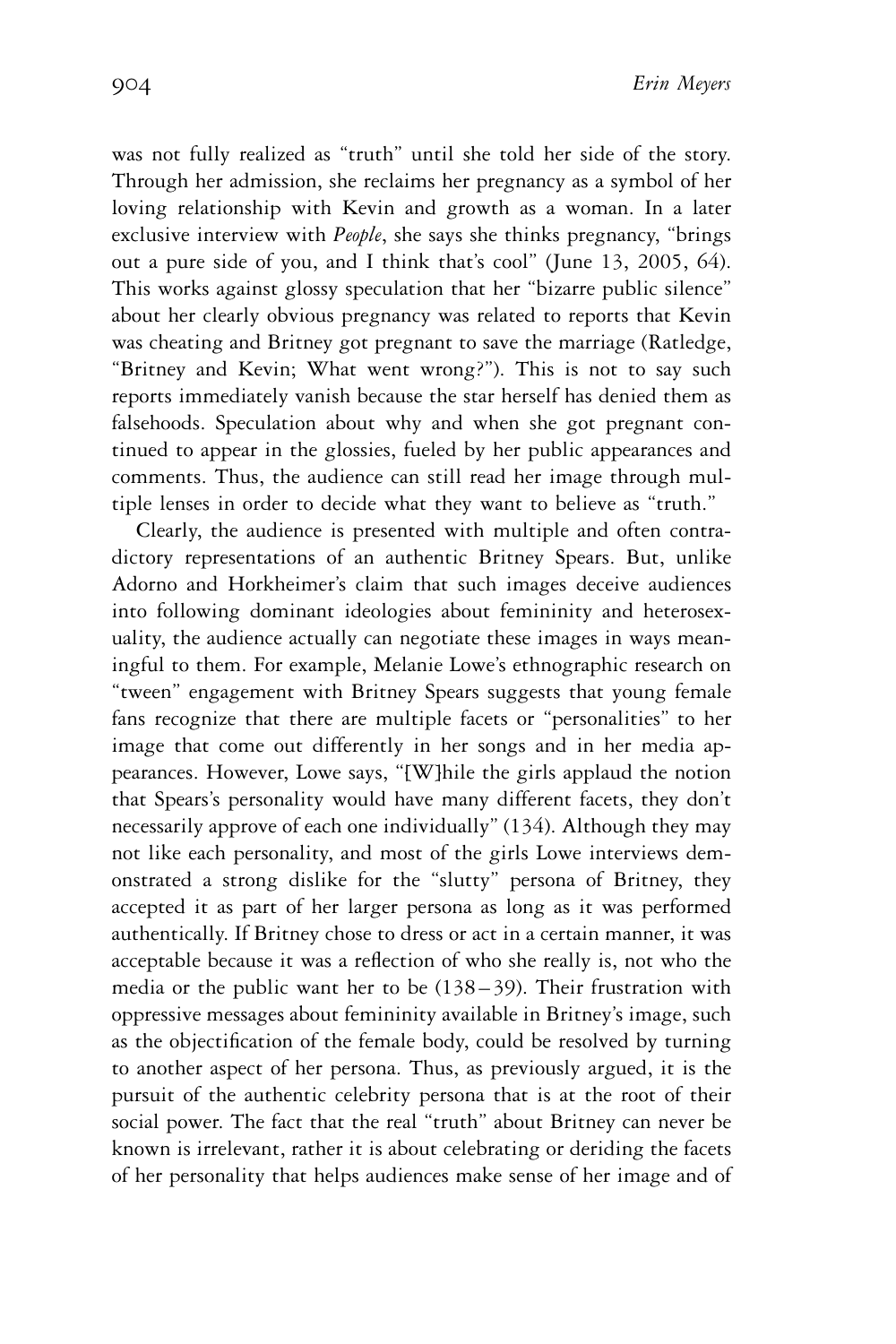their social world. Audiences can maintain their enjoyment of the image through careful negotiation of multiple facets of her persona.

The illusion of intimacy and the pursuit of truth that characterize the negotiation of the celebrity image are central to the ideological power of the celebrity sign. The audience negotiates the image using notions of authenticity and truth to decipher the ''real'' celebrity. This is not a simple process, but one fraught with complexity and contradiction. The "Britney Spears" presented in *Chaotic* is not necessarily the same "Britney Spears" available in glossies like Us Weekly. However, one is not inherently more authentic or, more importantly, culturally resonant than the other. Rather both (as well as the countless other projections of ''Britney Spears'') are spaces of negotiation through which the audience uses Britney's celebrity persona as a means to provide ''a sense and coherence to a culture'' (Marshall x). Although we can never really know the truth about a celebrity, as it is a mediated and highly constructed position, the pursuit of that truth allows audiences to organize and understand themselves and the world around them.

### **Notes**

- 1. I use the terms celebrity and star interchangeably. Although some may argue a distinction between the two, my interest in publicly available images or personas constructed around a particular famous individual makes both terms equally apt descriptions.
- 2. Some celebrity personas are more aligned with their public performances (as actors, etc.) rather than in celebrity media speculation, whether by choice or by sufficient lack of public or media interest in their personal lives. Though it is outside the scope of this paper, it seems some celebrities are more apt cultural symbols than others because of their presence in celebrity media over their public performances. For example, very few ''serious'' actors have their private lives subjected to the kind of public media scrutiny to which other less ''serious'' actors are.
- 3. Though I recognize that there is a real person called Britney Spears, all references to her denote my argument that all seemingly private or authentic aspects of her persona available to the public (whether controlled by her or not) are, as Dyer suggests, representations or performances. I do not pretend to hold the key to the "real" Britney, since the nature of the celebrity persona is such that given my lack of personal relationship with Ms. Spears, I can in no way claim to hold the truth about her. Rather, I attempt to demystify the notion of authenticity that surrounds her image in popular discourse.
- 4. Though I intend to highlight Britney's own agency in the construction of her image, it is quite possible that a publicist, agent, or public relations staff, not Britney Spears herself, who makes the decisions about the public performance of her persona. However, no matter who actually makes the decisions, they are still aimed at shaping the publicly available image of ''Britney.''
- 5. Though such an analysis falls outside the scope of this article, the distinctions between the tabloid and the glossy celebrity magazine both in form and content appears to have an element of both economic and social class distinctions. For example, the focus on celebrity lifestyle and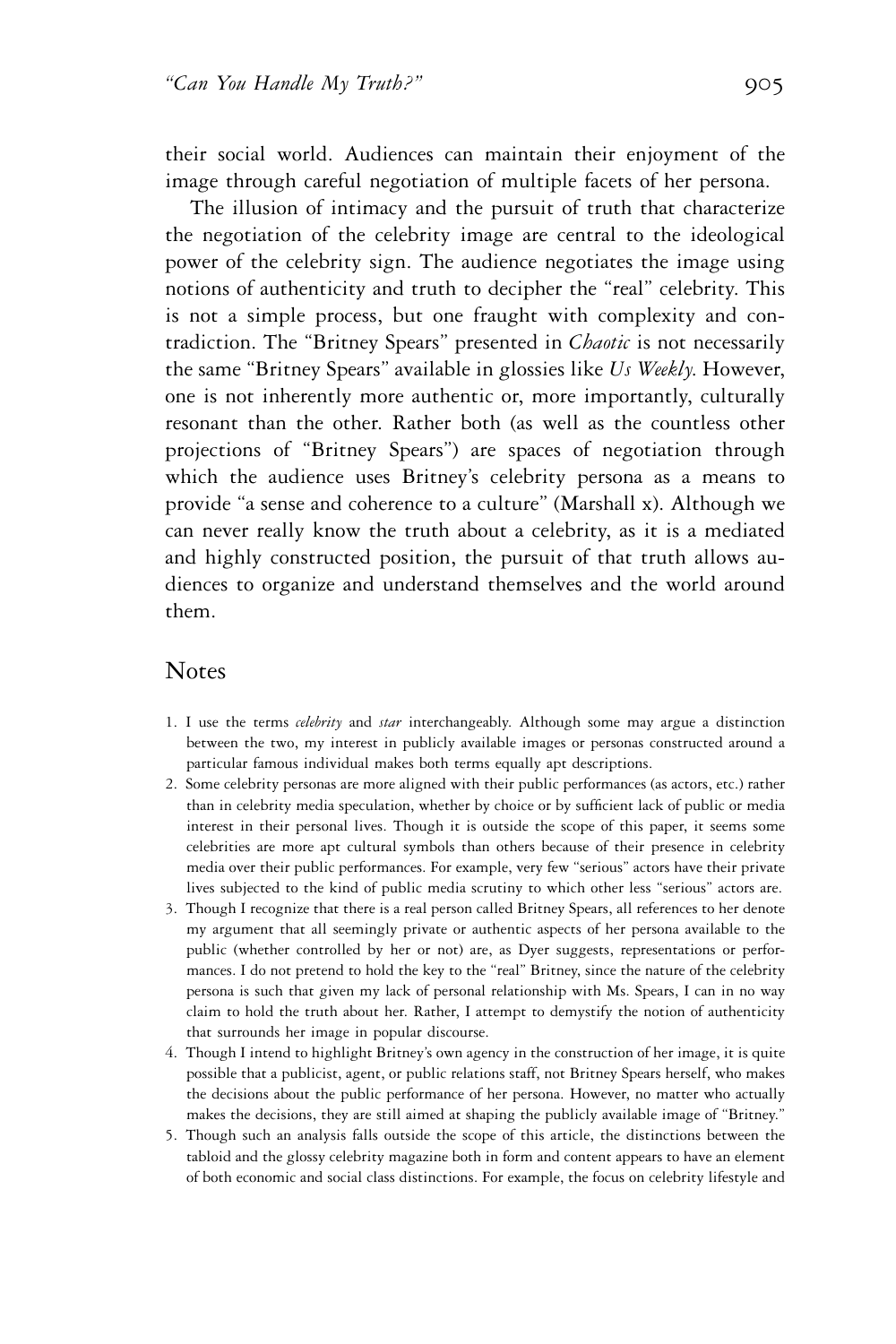modes of consumption assumes the reader has at least some disposable income to spend on emulating the stars. Additionally, the glossy magazines seem more highbrow in that they, like their mainstream press counterparts, eschew the UFO and occult-type gossip of the traditional tabloids.

6. Though the original letter is no longer available on Britney's official Web site (as archives only go back to October 2008), details of the letter are available on People.com <http://www. people.com/people/article/0,,1043528,00.html>.

Works Cited

- Adorno, Theodor, and Max Horkheimer. ''The Culture Industry: Enlightenment as Mass Deception." Mass Communication and Society.<br>Ed. James Curren et al. Beverly Hills, CA: Sage Publications, 1979. 349 – 83.
- Bird, S. Elizabeth. For Enquiring Minds: A Cultural Study of Supermarket Tabloids. Knoxville, TN: U of Tennessee P, 1992.
- "Britney and Kevin: What went wrong?" Life & Style 18 April 2005:  $22 - 25.$
- Spears, Britney. "Lucky." Oops!...I Did It Again. Jive, 2000. CD.
- —. "What U See (is What U Get)." Oops!...I Did It Again. Jive, 2000. CD.

——. "Outrageous." In The Zone. Zomba, 2003. CD.

- "Can You Handle My Truth?" Britney and Kevin: Chaotic. Episode I. UPN. 17 May 2005. Producers performers and cinematographers Britney Spears and Kevin Federline.
- Dyer, Richard. *Heavenly Bodies: Film Stars and Society*. London: Macmillian Press Ltd, 1986.
	- —. "A *Star is Born* and the Construction of Authenticity." Stardom: Industry of Desire. Ed. Christine Gledhill. London: Routledge, 1991. 132 – 40.

———. Stars. London: British Film Institute, 1998.

- Honey, Maureen. "The 'Celebrity' Magazines." New Dimensions in Popular Culture. Ed. Russell B. Nye. Bowling Green, OH: Bowling Green University Popular Press, 59–77.
- "It's the Best Feeling in the World." People 13 June 2005:  $63-65$ .
- Lowe, Melanie. "Colliding Feminisms: Britney Spears, 'Tweens,' and the Politics of Reception." Popular Music and Society 26.2 (2003):  $123 - 40.$
- Marshall, P. David. Celebrity and Power: Fame in Contemporary Culture.<br>Minneapolis: U of Minnesota P, 1997.

Ratledge, Ingela.''Britney Cashes In.'' Us Weekly 18 April 2005: 54 – 55

Rojek, Chris. Celebrity. London: Reaktion, 2001.